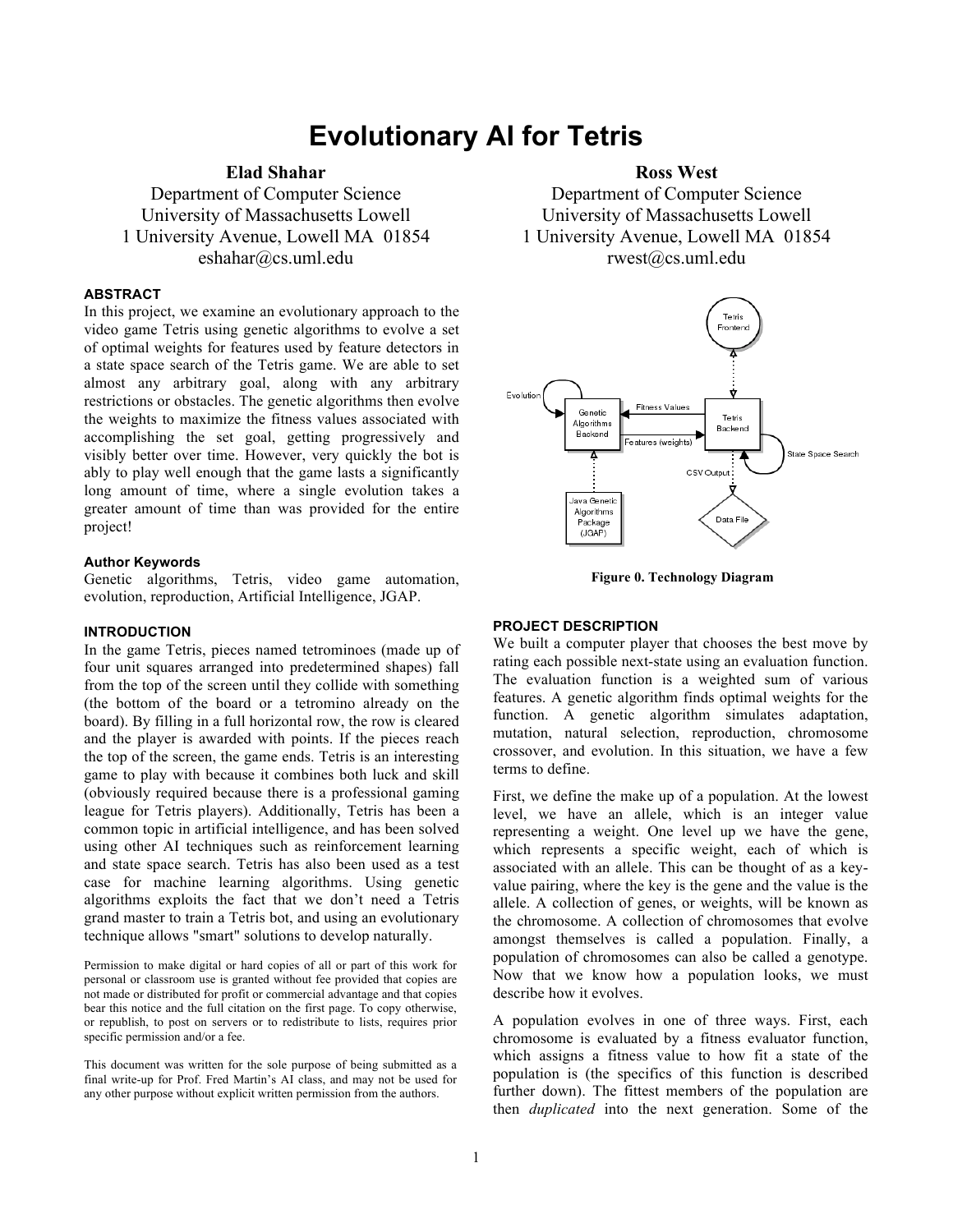population is then selected to be *mutated* (that is, we randomly alter a gene of one chromosome and forward it to the next generation). This mutation allows us to evade local maxima and head in a radically different direction that may end up being better. Finally, we chose another subset of the population and allow them to *crossover* in pairs. When two chromosomes crossover, we switch gene values between the two and pass them onto their offspring.

We then found a fitness evaluation function that associates a fitness value with a chromosome. In this case, the solution is quite obvious -- we simply provide the linear vector of weights for the chromosome to a Tetris-playing program that uses the weights to evaluate a state space and advance to the best next state based on an evaluation function based on a linear vector of weights. When the Tetris-playing program finishes a game of Tetris, it returns to us the score it was able to obtain that game, and we use that value as our fitness value. This value can also be seen as the phenotype of the chromosome. An important thing to note is that two chromosomes that are identical should get the same fitness value, and as such we must use the same seed for all the games played during a generation. However, we retain the randomness of the game in between generations, to ensure that the AI generated is good for any random game of Tetris, and not just one specific configuration.

Finally, we must choose our genes -- that is, chose what our linear weights would be. We plan on using the following feature detectors for our evaluation function:

- *Filled Spot Count* The number of filled spots on the game board
- *Weighted Filled Spot Count* Similar to the above, but spots in row *i* counts *i* times as much as blocks in row 1 (the bottom)
- *Maximum Altitude* The height of the tallest column on the game board
- *Hole Count* The number of unfilled spots that have at least one filled spot above them
- *Lines Cleared* The number of full horizontal rows on the game board
- *Altitude Delta* The difference in height between the tallest column and the shortest column
- *Deepest Hole* The depth of the deepest hole (a width-1 hole with filled spots on both sides)
- *Sum of all Holes* The total depth of all the holes on the game board
- *Horizontal Roughness* The number of times a spot alternates between an empty and a filled status, going by rows
- *Vertical Roughness* The number of times a spot alternates between an empty and a filled status, going by columns
- *Well Count* The number of holes that are 3 or more blocks deep
- *Weighted Holes* Same as the hole count, but rows are weighted by the row they're in
- *Highest Hole* The height of the highest hole on the board
- *Game Status* Based on the game status, 1 for a losing state, 0 otherwise

Most of these values were adopted from Colin Fahey (Fahey, 2003 [1]). Alternatively, rather than having the fitness value be the score of that game, we can tweak it be any arbitrary statistic such as lines cleared or tetrominoes placed. It is also important to note that an allele might end up being zero, effectively ignoring one of the factors.

Our data set is simply the standard Tetris game board, following the standard Tetris rule set. Scoring will be done as per the standard Tetris rules. The weights that we use when we start our generation 0 population will be randomly generated, and will evolve as the program runs. At each generation, the weights will be based on the previous generation, after applying reproductions, mutations, and crossovers. The only possible downside to following the standard rule set is that as the program gets better, it may take longer for it to complete just one game (previous Tetris AI bots have been able to clear millions of lines in one game!).

The goal of this project is to have an AI that, after a reasonable amount of time spent "learning," is able to play Tetris well. We will have a front-end that shows a game being played, and a back- end where evolution occurs. If observed, the initial AI will appear to move randomly and stupidly, but over time, it should learn how to play better and better. After each evolution, the program outputs the current state of the population to a CSV file.

#### **ANALYSIS OF RESULTS**

We found that while the early-stage success of the program depends greatly on the initial configuration, it always rapidly approaches the position of being able to out-perform a human player.

We decided to test the program in three separate and distinct tests.

- 1. **100 Line Limit** (Force game end after 100 lines cleared) - This was used to ensure that games did not last too long and a lot of evolution could occur. We found that due to the line limit, the bot learned to get larger line clears and combos (2, 3, or 4 line clears at once, rather than single line clears), which reward more points. Within 100 evolutions, the bot was clearing about 75% of the lines with a Tetris (4 lines at once).
- 2. **1000 Line Limit** (Force game end after 1000 lines cleared) - Similar to the last one, the bot learned to get multiple line clears and combos.